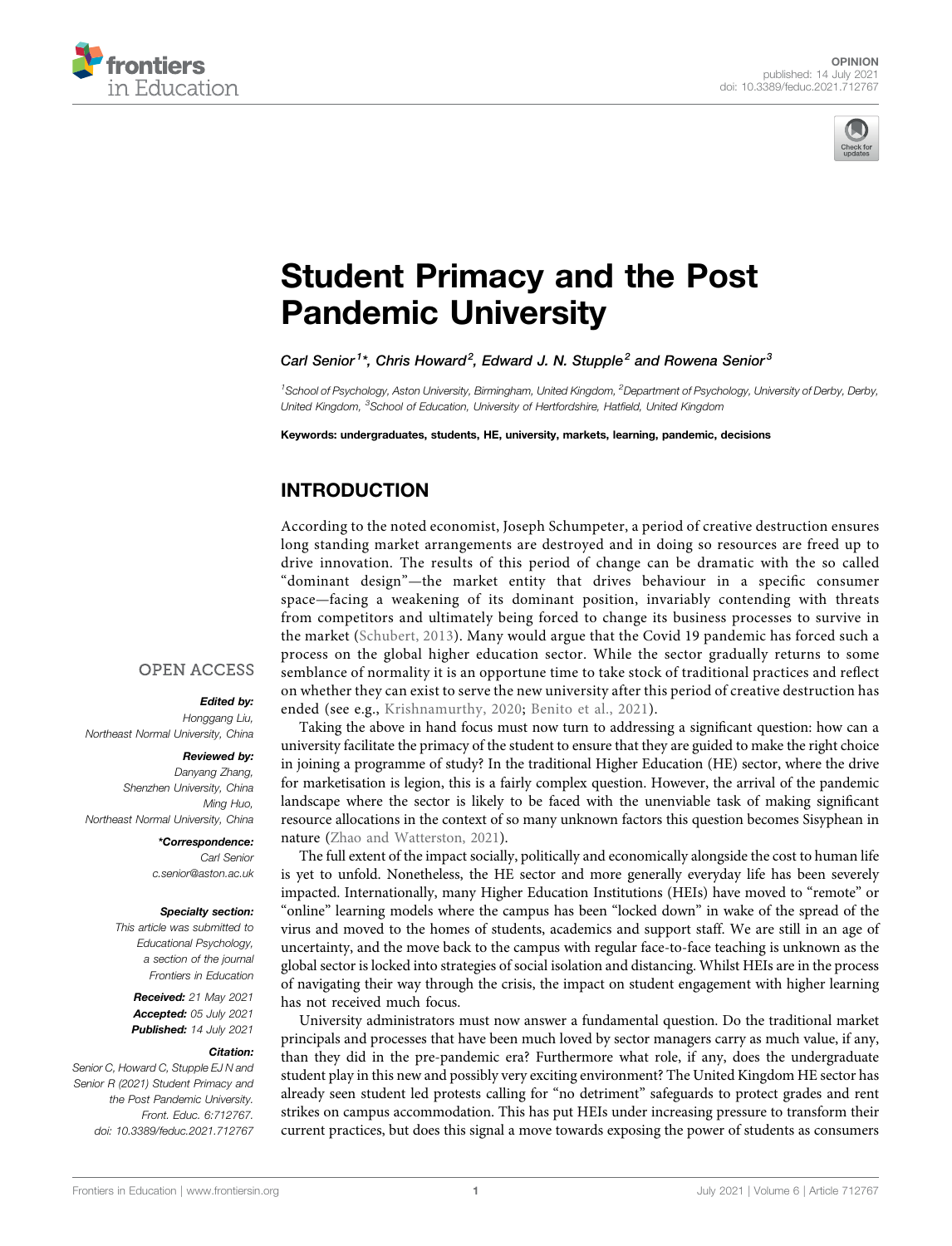in changing the higher education landscape or rather it merely identifies the established primacy of the student in the modern university [\(Jones et al., 2020](#page-2-4))?

# STUDENT DECISION MAKING AND BEHAVIOURAL ECONOMIC THEORY

This potential further shift is important when one considers that the often cited "graduate premium" (e.g., [King and Ritchie, 2013\)](#page-2-5) is likely to be of more value as graduates enter into the post pandemic workforce. Such a premium drives engagement with HE and this does indeed lead to a range of societal benefits ([Mason et al., 2009\)](#page-2-6). As such HE is often regarded as being a significant driver of a nation's development ([Bloom et al., 2006\)](#page-2-7), and is likely to form an essential part of the economic recovery plans following the pandemic. What lessons have university administrators learned from pre-pandemic business practices to ensure that the steady increase of undergraduate recruitment continues in the years to come?

With the increased information available to prospective students and the explicit framing of the HE sector as a marketplace where "value for money" is emphasised, the decision-making process is opened up to well established biases that have been explored by behavioural economists. Optimal decision-making necessarily occurs within a bounded rationality, whereby the decision-making process operates with limited resources, such that, time, motivation and cognitive limitations will all play a role in determining the choice that prospective students make ([Moscati, 2021](#page-2-8)).

The behavioural economics literature is replete with such search models. Two of the most common search strategies that abound in the decision science literature are "satisficing" and "elimination by aspects" (e.g., [Caplin et al., 2011\)](#page-2-9). These are typical strategies that are employed when a decision needs to be simplified and likely to be used by individuals who may contemplate enrolling on a programme of higher study. Satisficing describes an approach where decisions are made on the basis of the "good enough" options that meet a minimum standard. Elimination-by-aspects instead takes a single factor and eliminates all options that do not satisfy those criteria. Both of these approaches can lead to suboptimal outcomes and mitigate against the goal of effective marketisation. Therefore, a desire to move away from the scenario where students choose universities based upon a small number of factors or rules of thumb is not, paradoxically, facilitated by an increase in relevant information. The proliferation of metrics is likely to increase rather than decrease the number of prospective students looking for their "cognitive escape hatch" to simplify the problem space they are faced with. These issues are further compounded when it is considered that many applicants will not know what constitutes a rational criteria for selecting an HEI and are likely to select a destination based upon an emotional connection to a location or a feeling of fitting in (e.g., [Haywood and Molesworth, 2010](#page-2-10)). These issues are clearly

significant for the university to survive in a potential crowded market place in post-Covid academia.

Here lies a fundamental paradox—the more information that a student is provided with the less they can use to make a clear and appropriate decision. It would seem that by placing the student at the centre of a heady maelstrom of various institutional and subject level league tables institutional administrators are in fact diluting the primacy of the undergraduate student.

There are further lessons to take from behavioral economics with regards to the extent of the options available to prospective students. [Schwartz \(2004\)](#page-2-11) argued that excessive choice in colleges in the US has had deleterious consequences for the students therein. Individuals who are termed maximisers—those who seek the optimal choice and who are closest in their behavior to the economic-humans in market models are the most adversely effected. This is because the possibility of finding a course that is subjectively experienced as the optimal choice is far less likely when there are more options than can realistically be considered under the temporal and cognitive constraints students are operating under. [Schwartz \(2004\)](#page-2-11) provides a wealth of examples from this literature on the "tyranny of choice" which show reduced satisfaction in economic decisions when there is greater choice, these include: increased feelings of missed opportunities; more feelings of stress, anxiety and unhappiness with the decision-making process; more regret regarding their choice; greater expectations of how good their chosen option should be and being more likely to choose no option at all. Furthermore, the unconditional offer that is often issued to students who are predicted to meet the entry requirement. The issuing of unconditional offers plays into a known cognitive bias for over-valuing things that are already in one's possession—the endowment effect [\(Morewedge, 2016](#page-2-12)). An applicant who has an unconditional offer is likely to place greater subjective value on that than on a conditional offer that may be a better fit for them. It is somewhat ironic that the marketisation project in HE could drive down student satisfaction through information overload and excessive choice.

# CONCLUDING POINTS

Despite all of this, student recruitment and institutional marketization are in full swing. The acid test will be in the ability of HEIs to adapt and respond to the crisis in a bid to attract students. The current global crisis has changed the landscape for the foreseeable future and the legacy is unknown but there is little doubt that some HEIs will capitalize and flourish, and others will suffer catastrophic failure. The primacy of the student needs to be at the fore, which might involve a reworking of what choice looks like and what can be offered and by whom. It is likely that some HEIs will draw upon their status and history as capital, whereas others on their ability to adapt and provide effective teaching practices during the pandemic. Nonetheless, in keeping with our arguments throughout, the student cannot be merely reduced to an economic subject as a turn to the psychological impact of the global crisis is needed. Given the uncertainty the pandemic has brought to people's everyday lives,